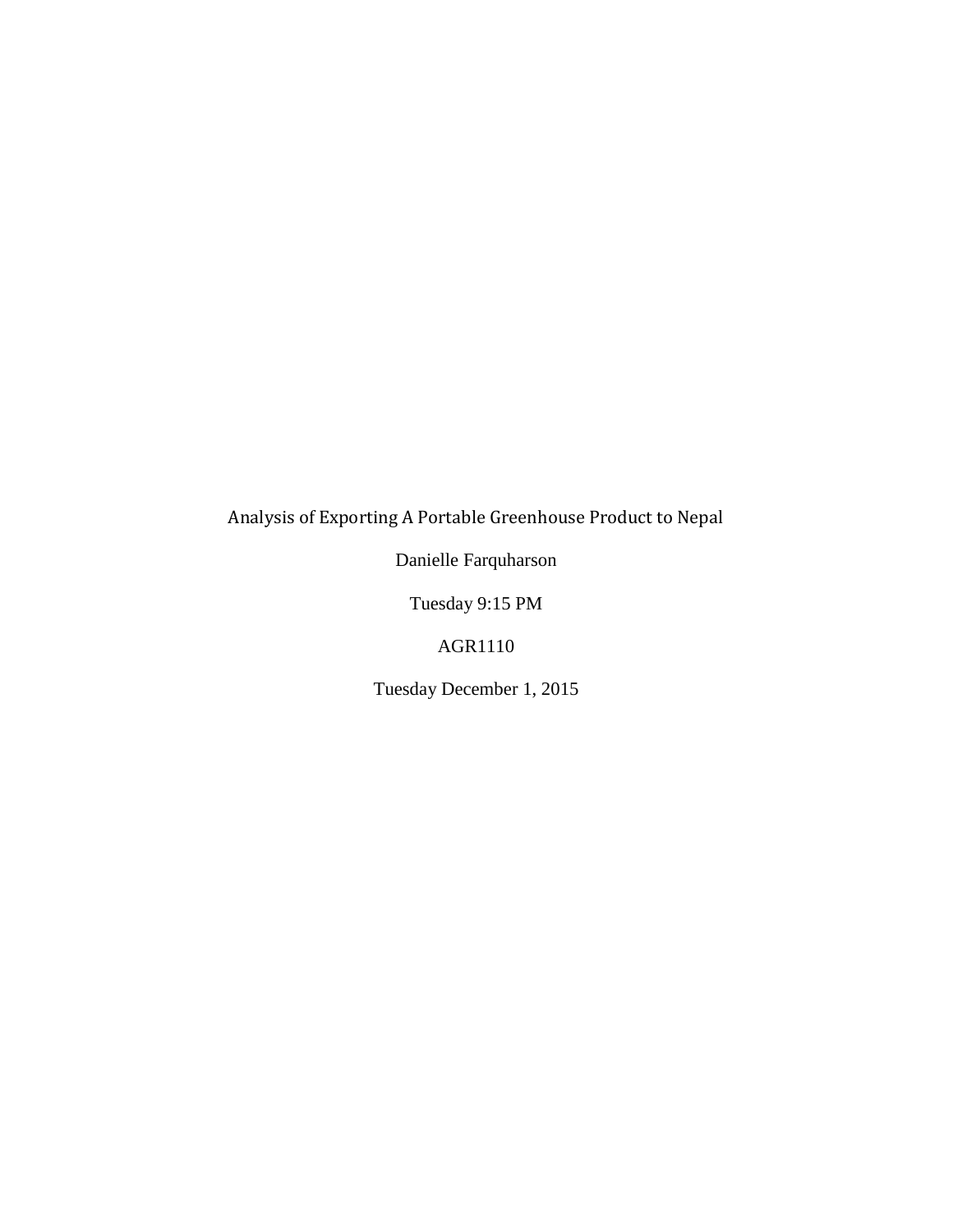Nepal is a country located in South Asia, between India and China (Naturally Nepal, 2015). It has a population of approximately 26.62 million people and is 147 181 square Km in size (Naturally Nepal, 2015). The main industry in Nepal is agriculture employing 80% of the population (Nations Encyclopedia, 2015). The staple crop grown in Nepal is rice, which is the most consumed food product by the Napali's. Other crops that are grown by the farmers are wheat, maize, barley, etc. (Manisha UK, 2015). All of these crops are cereal grains, which means they lack a significant source of vitamin A and some of the essential amino acids. These micronutrients can be found in many vegetables such as spinach, tomatoes, asparagus, berries, and mushrooms (HealthAliciousNess, 2015). In much of Nepal it is the women and children who lack these micronutrients which causes many problems such as stunting of growth, low birth weight in babies and anemia (Nepal Demographic and Health Survey, 2014). A way to solve these health problems is to consume more vegetables, which are rich in vitamins and minerals. To be able to produce these vegetables land is needed but the 56% of the land suitable for crops (Shrestha, 2015) is already maxed out and in use for the more required food sources or the cereal crops. To be able to produce vegetables the Napali people need a place to grow these vegetables while not taking away land. A solution would be the the GrowIT Round Raised Bed Greenhouse (RRBG), a product made by Shelter Logic Canada located in Brampton Ontario (Shelter Logic Canada, 2015). The Round raised bed greenhouse is a rib frame 4ft by 4ft by 2ft made out of steel. The steel frame is coated in DuPont Premium Powder coat finish, which resists chipping and corrosion of the steel. The frame is covered in a translucent polyethylene cover made up of two side panels and a retractable top cover (Shelter Logic Canada, 2015). This frame attaches to any base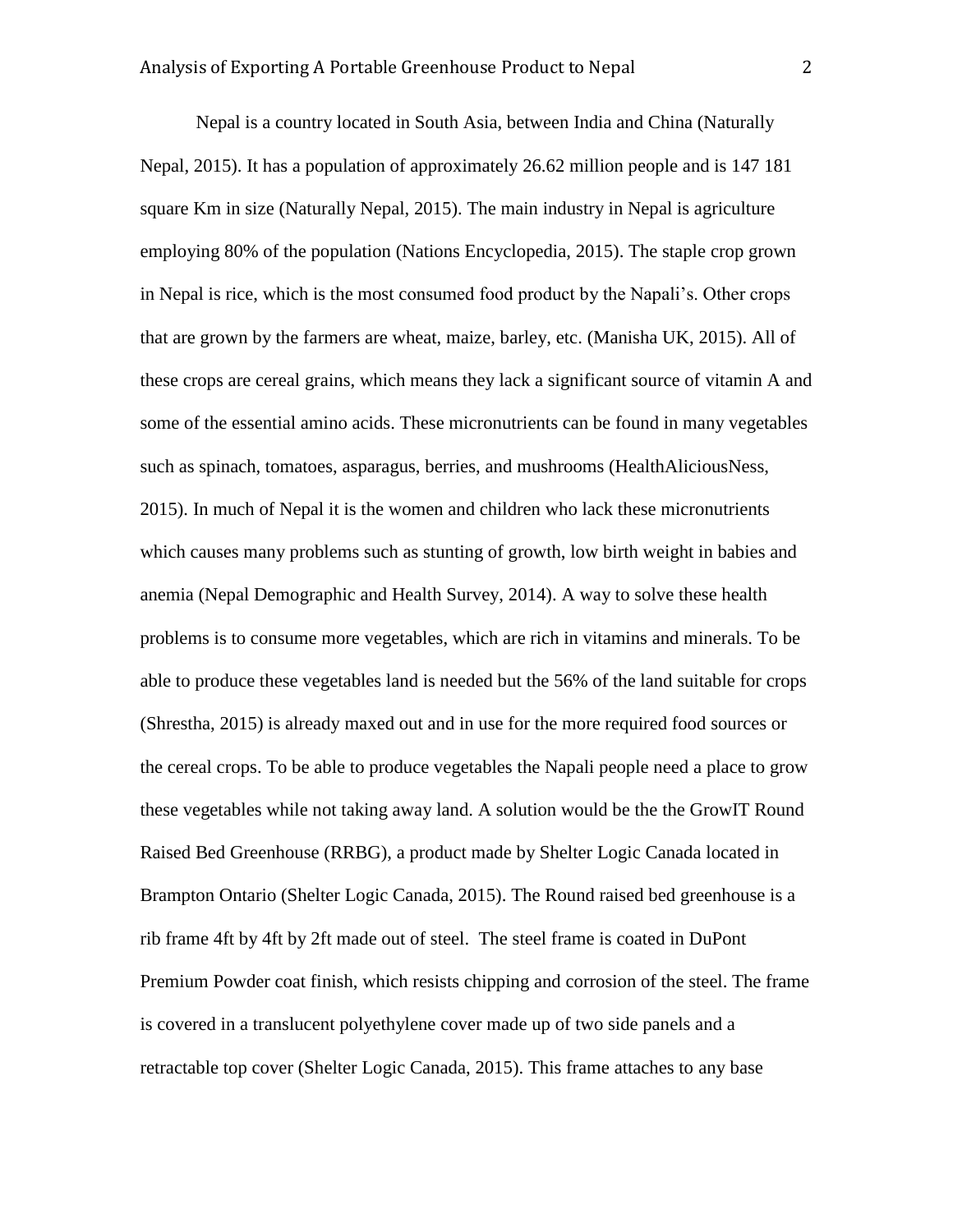structure of the same length and width and height of more then 4 inches. Since the Round raised bed greenhouse is just a cover structure the base portion of the greenhouse is not included in the package. This means the Napali's could create their own base structure to support the shelter if they wished to create a more permanent structure. A base can be made out of any material that will hold dirt and could just be a frame that sits on the ground. The other option would be to purchase a premade tray or base. A company in St. Albert, Alberta manufactures a heavy-duty polyethylene containment basin, which is the same length, by width by a height of 1.5 ft as the Round raised bed greenhouse. This basin would be the best fit for using as the base of the Round raised bed greenhouse, due to its chemical, rust, ultraviolet light and cold weather stress resistance (Zeebest Plastics, 2015). Zeebest Plastics is a company that manufactures oil spill trays and basins that are used for the storage of petroleum products and are a safeguard to the environment (Zeebest Plastics, 2015). The Round raised bed greenhouse would be a good product for the farmers of Nepal because the majority of farmers are subsistence farmers. Subsistence farming is when the farmer produces enough crops to feed themselves and their families (Nations Encyclopedia, 2015). This type of farming practice allows for individual families to support their own food needs but does not leave any leftover crop or very little leftover crop for selling to others. Such as selling to the people who live in the cities and towns who do not have the land space to produce crops and thus must buy from those who do produce crops. With the Round raised bed greenhouse every family will be able to produce their own vegetables or crops as a source of food to feed them-selves. The Round raised bed greenhouse could also be used to produce flowers that can then be sold much like having a floral business thus creating extra revenue. Another business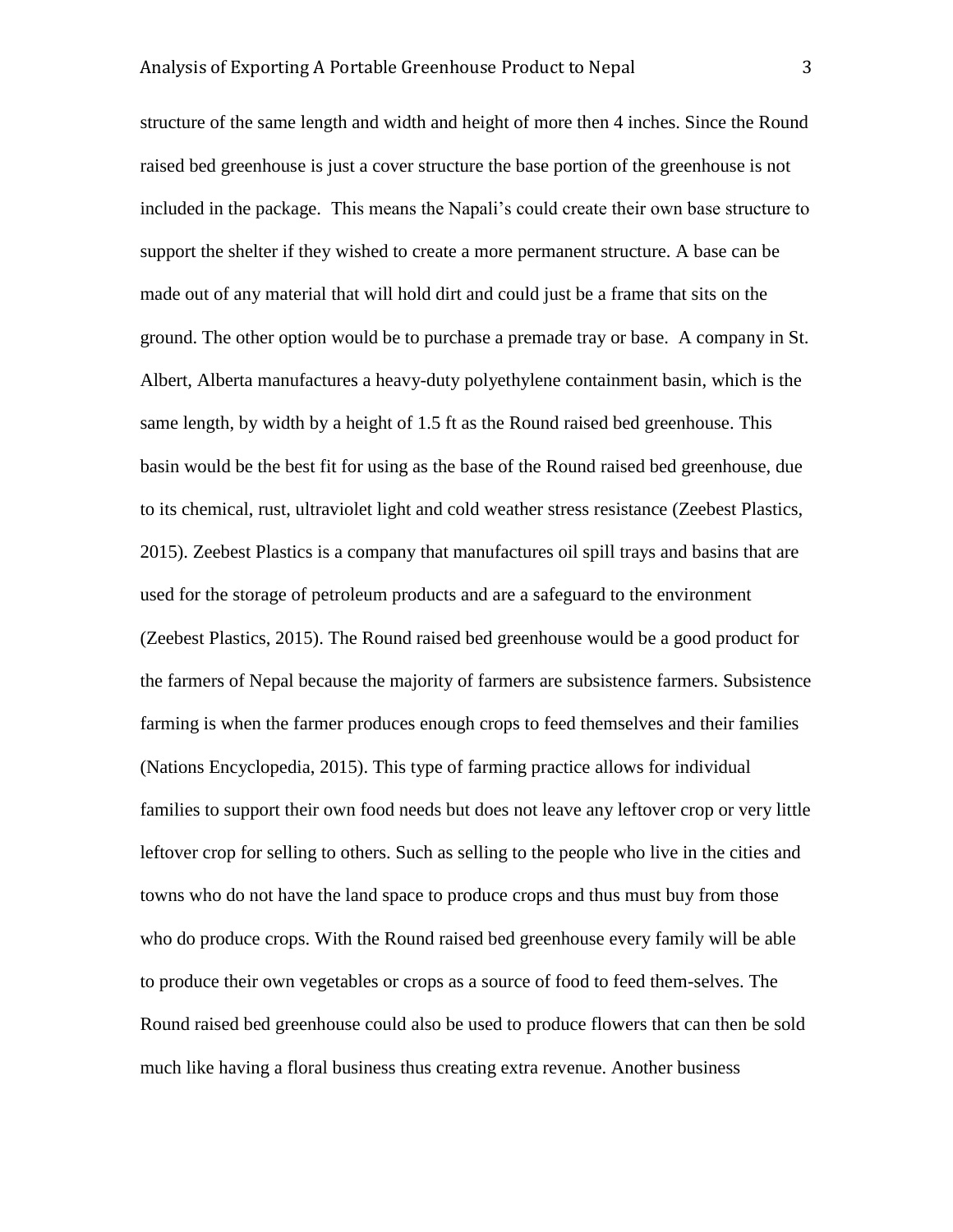opportunity would be to purchase several Round raised bed greenhouse units and start ones own vegetable farm or market. By being able to produce large quantities of quality vegetables in a small area. The Round raised bed greenhouses being small and portable makes it easy to place anywhere whether that is on a porch, outside the front door, or even on the roof. The portable round raised bed greenhouse is a convenient product that can withstand the colder temperatures of the mountainous region in Nepal. As well it is protective against insects and pests because it is a closed structure but is easily accessible for the producer to roll back the top to harvest or water the crop. The round raised bed greenhouse is an environmentally friendly product as is can be used multiple times and is a sturdy product that is meant for long-term use. The product is also able to support multiple plant growth. Due to its functionality and easy transportation the round raised bed greenhouse can be used in the more remote mountainous regions where there is a higher percentage of food deficit areas (Nations Encyclopedia, 2015). Exporting this product to the mountain regions could be more of a niche market then exporting to the mid region and Terai region as the two lower regions have easier access routes to the larger cities thus if one needed to they could go and buy product. The mountain region is harder to access due to the rough terrain but with the round raised bed greenhouse one would not need to travel to obtain vegetables needed as a significant vitamin source but could grow the vegetables for their own use.

For the Grow it round raised bed greenhouse product to be used in Nepal it needs to be manufactured and exported. Both the tray and shelter part of the product is manufactured in Canada. The Grow It shelter is manufactured in Brampton Ontario by Shelter Logic Canada and costs \$66.99 Canadian (Shelter Logic Canada, 2015), which is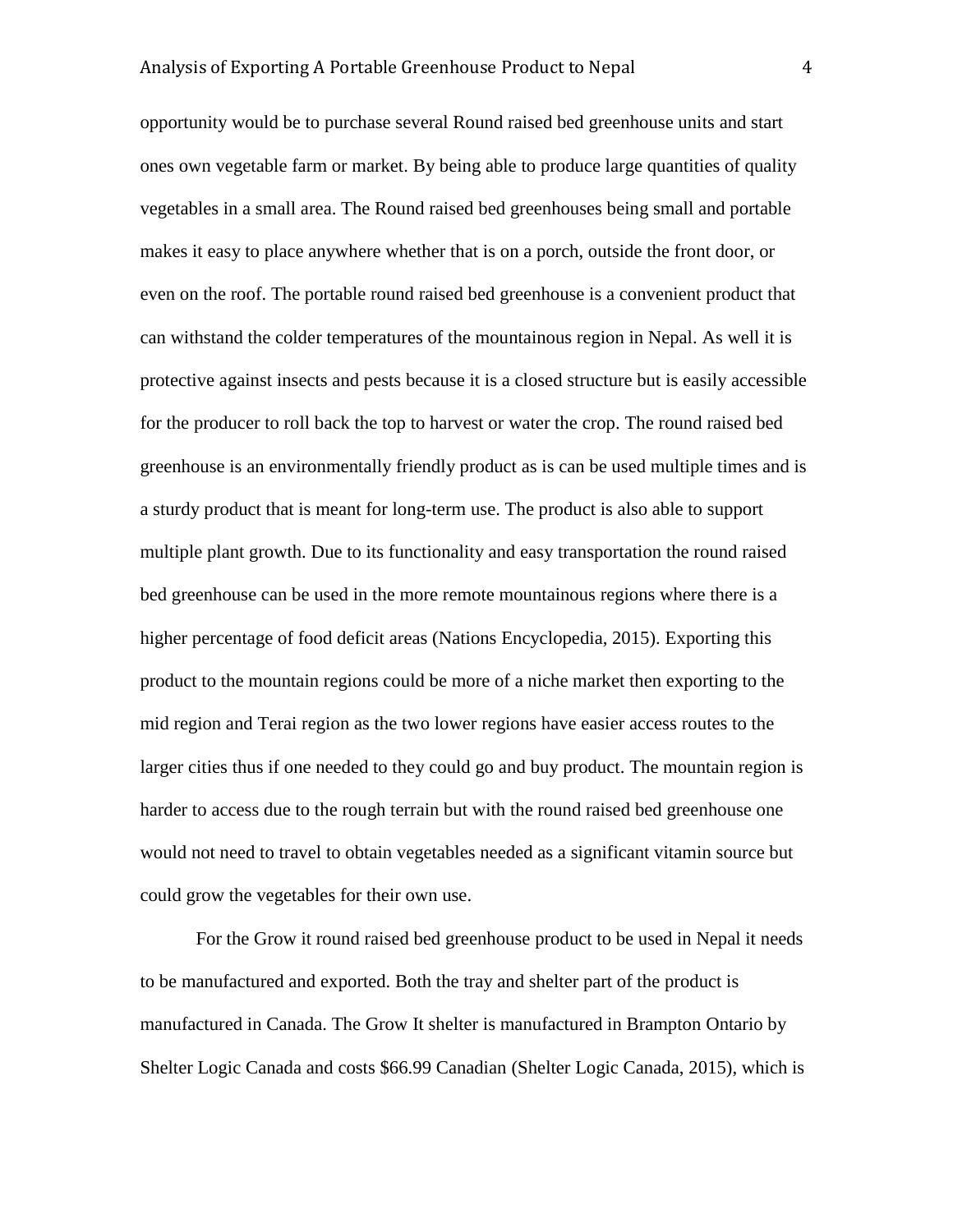approximately 5 342 Napalese Rupees based on one Canadian dollar being approximately 79.74 Rupee's (The Money Convertor, 2015). The tray manufactured by Zeebest Plastics in St. Albert, Albert costs \$166.00 per unit (Zeebest Plastics, 2015), which approximates to 13 237 napalese rupee's (The Money Convertor, 2015). The total cost of a package would then be \$233.00 Canadian and 18 579 napalese rupee's. For a developing country such as Nepal where the average Nepal farmer makes around 1 490 rupee's approximately \$18 Canadian (IFAD, N.D) a month this product is not easily afforded by one individual. This product is a product that one would invest in, as its return is not immediate profit wise. However one or two units can be purchased by a community and used collectively to produce vegetables for the whole community. Thus it is less expensive for an individual. Another way to decrease the expense of a unit is to only buy the shelter portion of the package and then use materials such as scrap wood or clay to create a base to attach to the shelter. This makes the product less portable but more affordable per unit. The community can then build up the number of units they buy thus being able to produce more produce.

To ship the Grow it round raised bed greenhouse to Nepal there are several steps involved. The polyethylene plastic trays are manufactured at Zeebest Plastics as they are a fully functional manufacturing plant able to create many different products(Zeebest Plastics, 2015). The shelters made of polyethylene plastic are made by the Shelter Logic manufacturing plant in Watertown, Connecticut, United States of America (Shelter Logic, 2015). The first stage of transportation is transporting the Grow it round raised bed greenhouse from Connecticut, United States of America to a warehouse in Toronto, Ontario, Canada. The trays are to be shipped by truck to the same warehouse in Toronto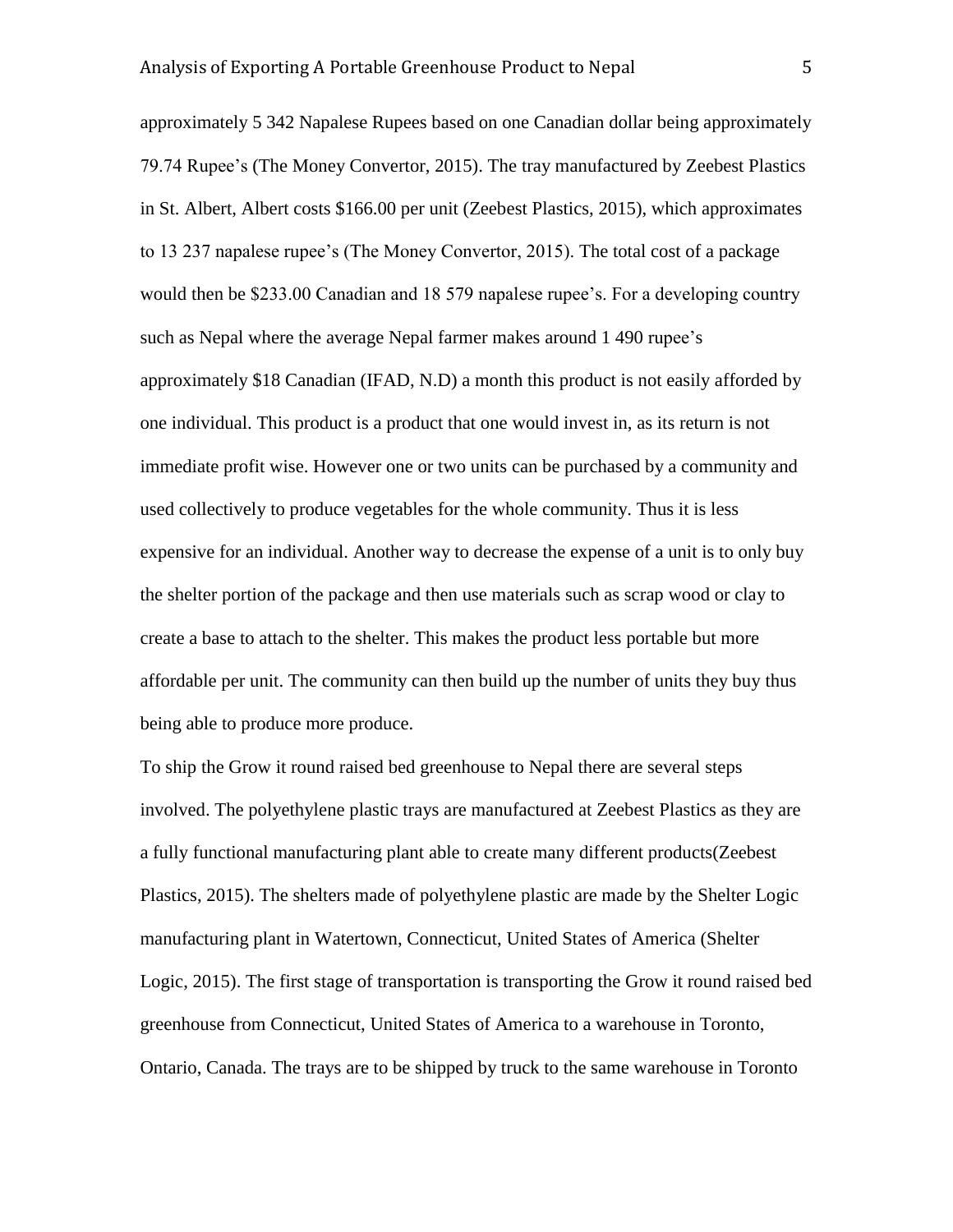from St. Albert, Alberta, Canada. Both products are then packaged together in skids of 50 of each product to be shipped from Toronto International Airport to Kathmandu Nepal by cargo plane. This type of transportation is most efficient and the quickest way to ship a product to Nepal. The other option for shipping the product is to have a warehouse located in Nepal. The trays would then be shipped from Alberta to Nepal and the shelter would be shipped from Connecticut to Nepal directly. The warehouse in Nepal would then distribute the product parts together to local agricultural supply stores or any store willing to sell the product as this product is intended to be used by everyone or anyone who wishes to be able to grow their own vegetables. The cost of shipping 100 units by cargo plane is approximately \$1,772.00 Canadian (A1 Freight Forwarding, 2015) from Toronto, Ontario, Canada. The cost of shipping 100 trays by cargo plane to Nepal is approximately \$1,042.00 Canadian (A1 Freight Forwarding, 2015) from Calgary, Alberta, Canada and it costs approximately \$951.00 to ship 100 shelters from Shelter Logic in Watertown, Connecticut, United States of America to Kathmandu, Nepal (A1 Freight Forwarding, 2015). This is about the same cost as shipping from Toronto, Canada but would be cheaper overall because of reduced trucking costs, which is approximately \$2000 to ship from each plant to Toronto (Transport Canada, 2006). Once in the agricultural stores such as the Himalayan Agrovate Company the distributor can then sell the product either by sales directly from the store or doing door-to-door sales. The doorto-door sales would be more beneficial when selling to those in the mountain region of Nepal.

The Grow it round raised bed greenhouse is a beneficial product for Nepali citizens, as it will help to improve the countries health, and is good for growing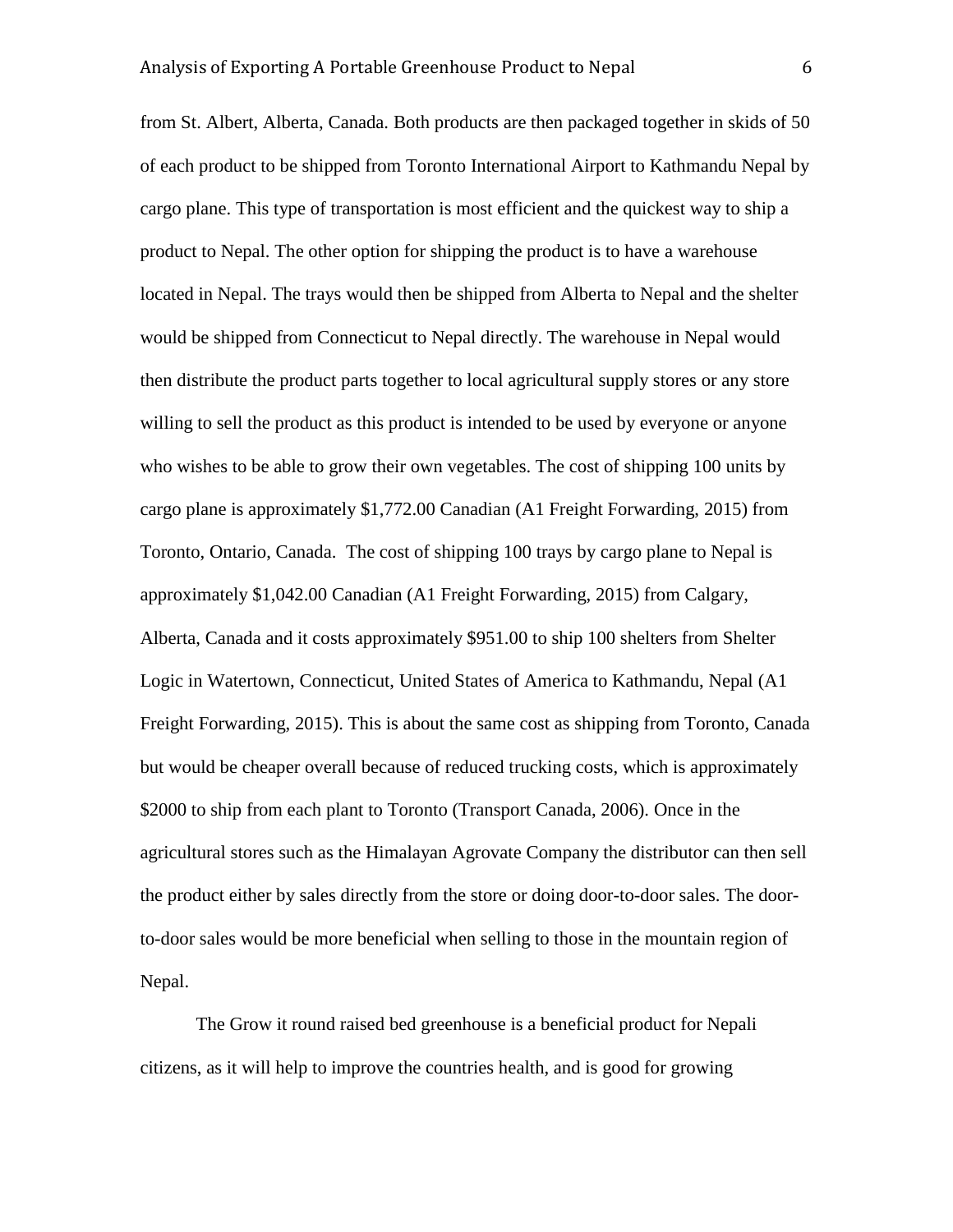vegetables year round even in the colder temperatures. Once using this product for a few years the food deficit and economy of Nepal will improve. As well the Grow it round raised bed greenhouse can be used in parallel with the biodiversity seed kits that are already promoted by SAK Nepal (SAK Nepal, 2015) as it is a kit of different vegetable seeds high in the micronutrients that many Napali women and children are missing. This is also a product that would be beneficial if another earthquake were to hit Nepal as it can grow better quality vegetables in a protected area that could support a family until crops were replanted and grown.

The Grow it round raised bed greenhouse is a product that comes from a very competitive market. There are many similar cheaper products in the market, but the other products are not as durable as the Grow it round raised bed greenhouse.

Al's Flower Pouch manufactured by A.M.A Plastics is one of the products in the market that could compete with the Grow it round raised bed greenhouse. Al's Flower Pouch is a plastic pouch that can be filled with dirt to grow plants. There are different sized pouches that can be purchased. The two main sizes are a 54cm x 21.6cm pouch that supports 5 or 10 holes for growing plants. It is essentially a sturdy pouch that hangs up anywhere the consumer can hang it. The pouch is coated with a UV protection to keep it from becoming brittle by the sun through out the growing season (A.M.A, 2013). The pouch is durable for a season but becomes non-reusable and is not very environmentally friendly as they are made of plastic which should be recycled and not thrown away or put in a dump. Al's flower pouch also can be bought pre-filled. The pre-filled Al's Flower Pouch would be a more efficient product for the Napali farmers and consumers as the low quality soil in Nepal is one of the issues trying to be solved (SAK Nepal, 2015). Since the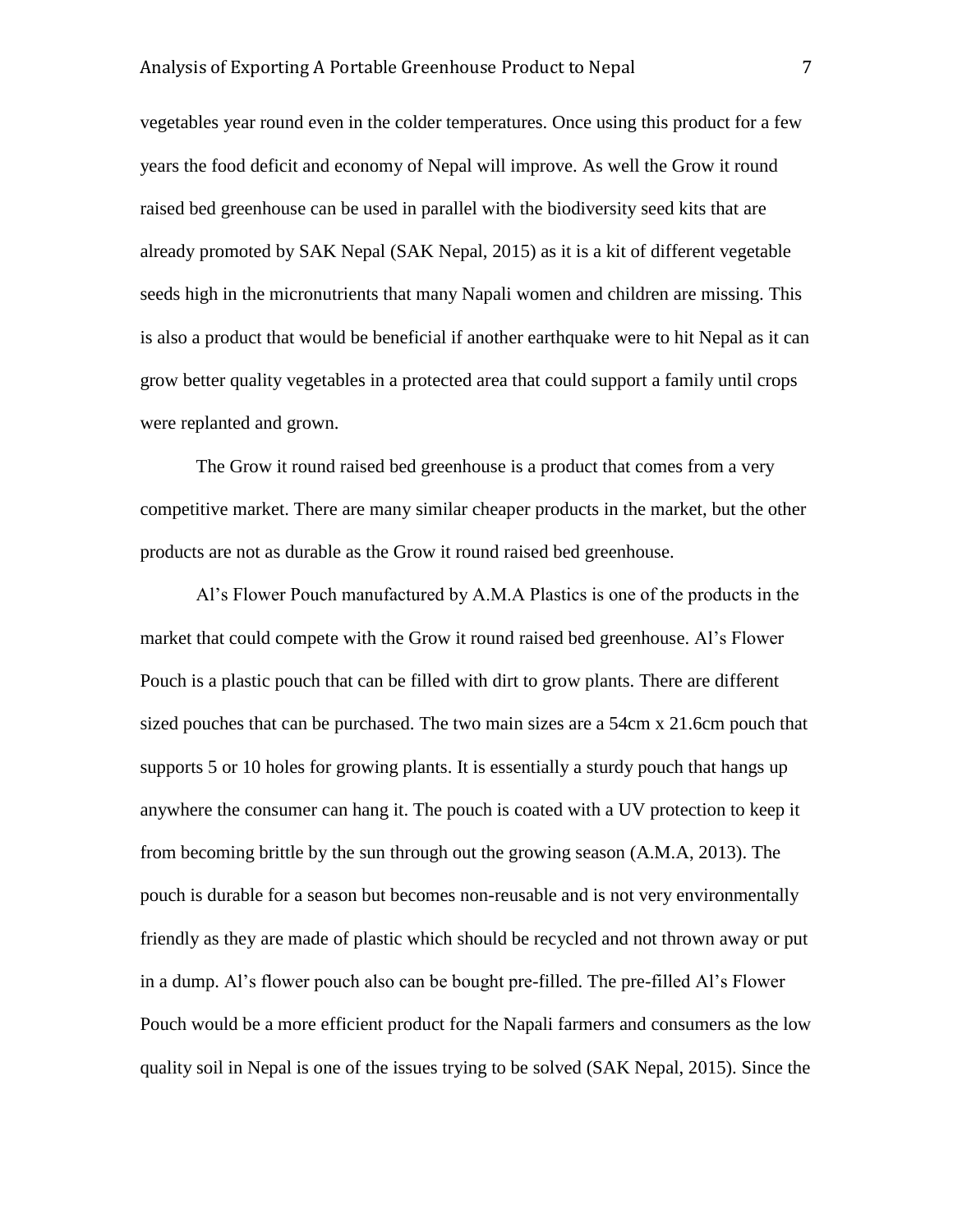pouch can be custom filled with any pre-made soil mix manufactured by A.M.A the AGRO MIX G5 would be the best choice as it is a mix created to generally meet the needs of any growing plant (A.M.A, 2013).

When shipping Al's pre-filled pouches in a bulk order of 500 units, each individual unit costs only \$2.50 Canadian (A.M.A, 2015), which is about 200 Napalese rupees (The Money Convertor, 2015). Making Al's pre-filled pouches 98.9% cheaper then the Grow It round raised bed greenhouse. Also with the product being smaller and weighing less it would only cost approximately \$506.00 to ship this Canadian made product from Toronto, Canada to Kathmandu, Nepal (A1 Freight Forwarding, 2015). This product is made in Kingsville, Ontario, Canada by A.M.A Plastics Ltd. (A.M.A, 2013). Since the product is made close to Toronto the best and most economical way to ship the pouches would be by cargo plane. To cover the cost of shipping the Grow It round raised bed greenhouse at least 8 units must be sold which means it is easier to start making a profit off of the Grow It round raised bed greenhouses but only if the people of Nepal are looking to invest that amount of money. Whereas with the pouches approximately 200 units must be sold to cover the cost of shipping, but because of the cheaper purchase cost it is more likely that the people of Nepal will purchase the pouch over the Grow It round raised bed greenhouse.

Al's pre-filled pouches seemed to be proven above as a better more superior product to the Grow It round raised bed greenhouse except on one plane. This plane would be its ability to withstand the colder temperatures. Al's pre-filled pouch is not a product that is meant to be used outside of a normal growing season (A.M.A, 2013) with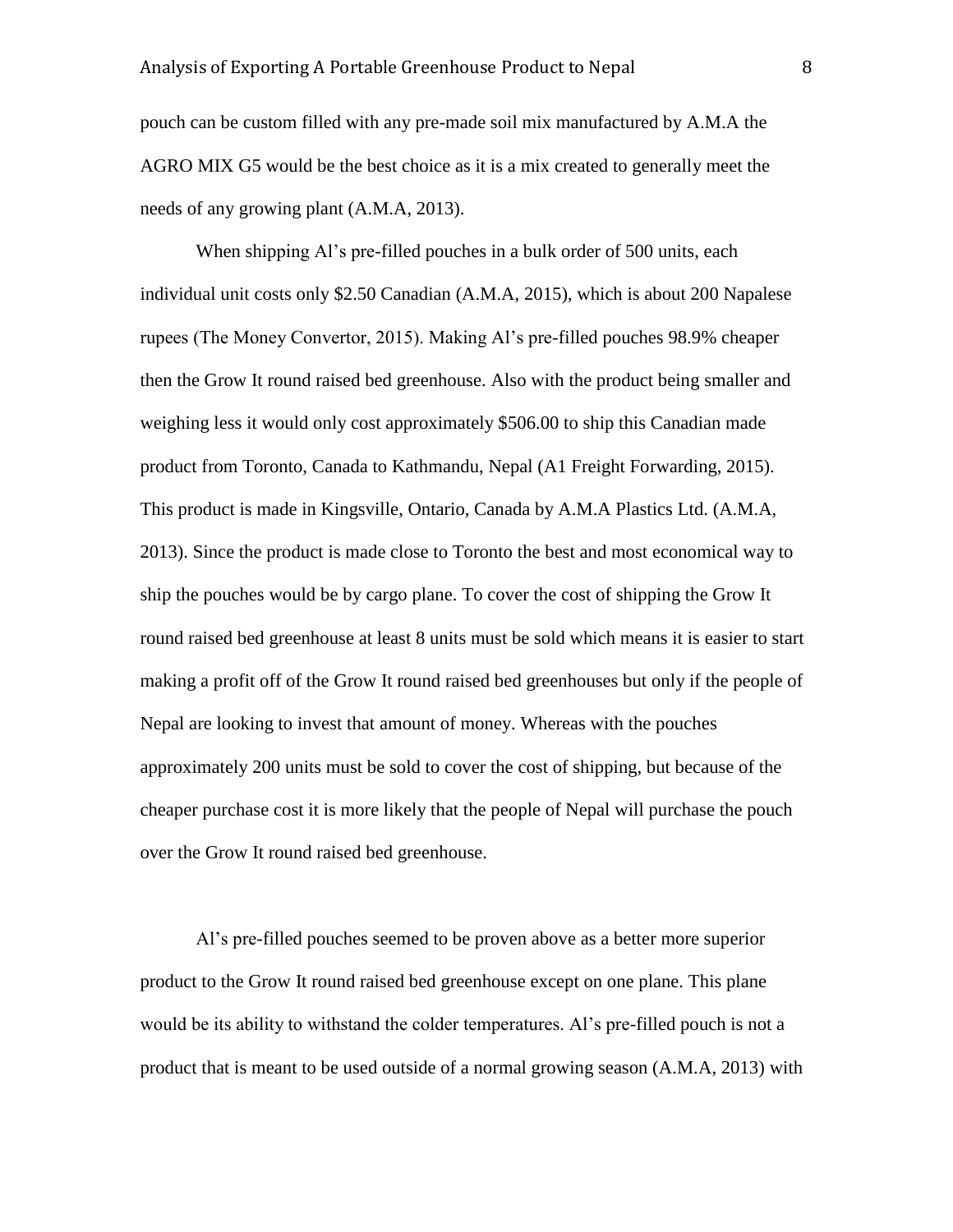temperatures ranging in spring and summer months, and thus would not be useful in the colder mountain regions. Where as the Grow It round raised bed greenhouse has the colder weather resistance because of the product being made of polyethylene plastic (Zeebest Plastics, 2015). If looking for a long term, cold sustaining product that is still portable the Grow It round raised bed greenhouse is a good choice as it is an investment for both present and future use. If looking at a cheap, easy to use, short term, seasonal product Al's Flower pouch is the better product, as it too is portable and can be hung in a doorway, on a porch or on a fence. Both products would be beneficial to Nepal as both products would be able to help the people of Nepal grow quality vegetables. One option would be to ship both products either as a set or as individual products. The soil that can be sent in bulk along with the non-filled pouches can be used as the soil mixture for the Grow It round raised bed greenhouses. This creates more opportunities for better vegetable growth in Nepal and more exportation opportunities for Canada.

There are many benefits to shipping the Grow It round raised bed greenhouse from Canada as an agricultural export to Nepal. The first benefit of exporting the Grow It round raised bed greenhouse as a product is the increased production of the trays at Zeebest Plastics and of the shelters at Shelter Logic. The second benefit would be in the transportation industry and packaging products industry as the products need to be well packed to survive the long journey of first being in a truck and then flying in a plane. A third benefit could include the farms that produce seeds that can be packaged with the Grow It round raised bed greenhouse as a starter mix of seeds for the Napali consumer. Another benefit would be in the construction and manufacturing industries if the profits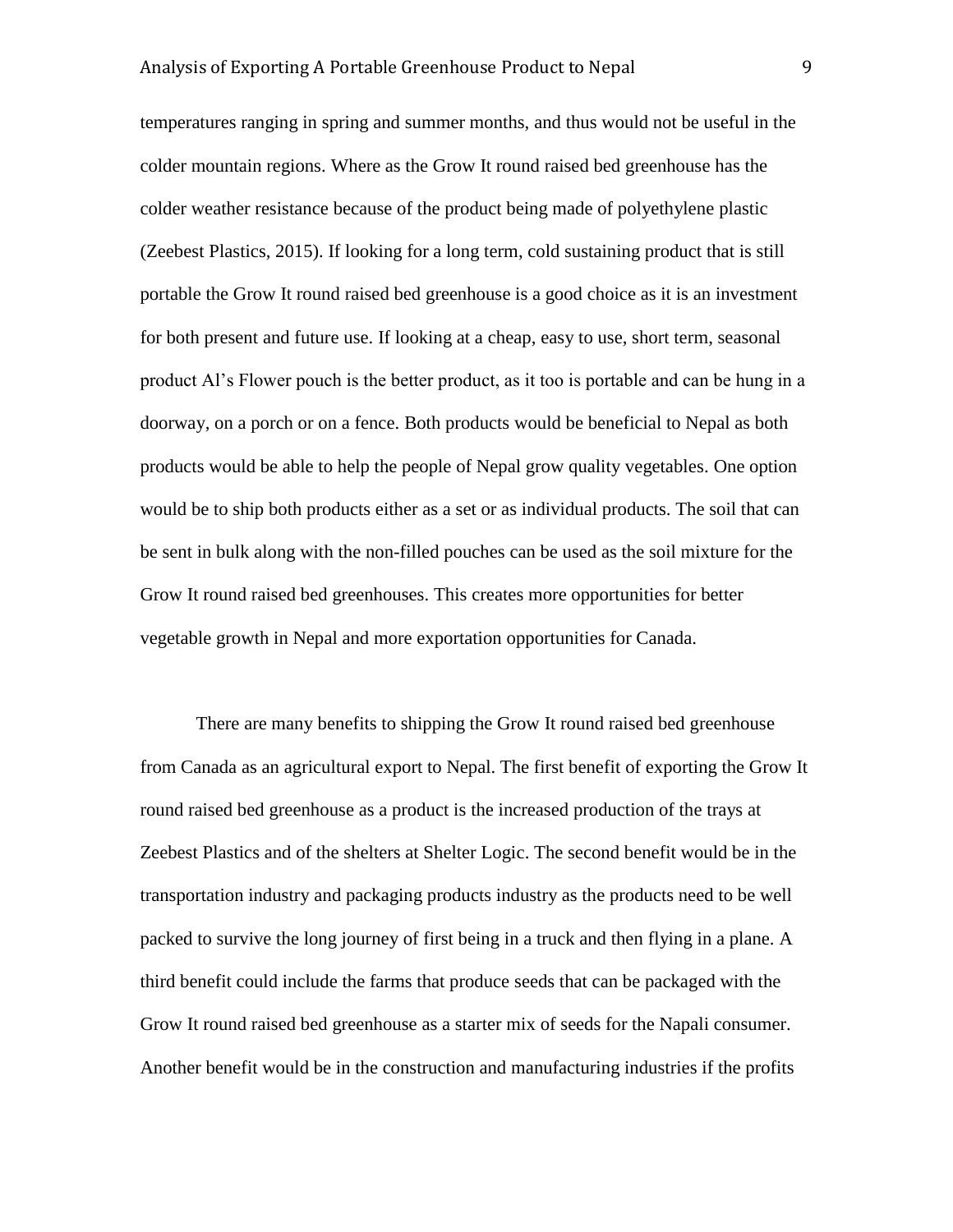and production of the product increases greatly new factories will have to be built to help support the expansion of the companies. This in turn creates many new jobs for Canadians. The jobs created can range from truck drivers; to soil scientists creating new soil mixes, to factory workers building the product and businessmen selling the product. Many of Canada's sectors would be affected when exporting a new product to a country. If Al's Flower Pouches were to be exported another benefit to Canada would be the use of recycling plants, because Nepal may not be as equipped to handle a fully operating recycling process the pouches can be shipped back to Canada where they can then be recycled properly. This also would create another business in Nepal as there would need to be several drop off centers where the Napali people could return the used pouch and then be given a small return for recycling their used pouches such as 10% of the sale price back.

In Alberta Canada there is the Alberta Bottle Depot Association, which is an association that manages 218-bottle depot drop off centers around the province. These centers have become a quick stop in making the planet more eco friendly. The center takes plastic bottles, glass bottles and aluminum cans to be recycled and the consumer receives a small sum for recycling old bottles (Depot, 2010). This type of system could expand across Canada and be put into effect in Nepal as an added industry to both countries that is environmentally friendly.

In conclusion the Grow It round raised bed greenhouse is a great product that is both highly functional for growing multiple vegetables and is a more environmentally friendly product. It would be more of a niche market product, on the selling point that it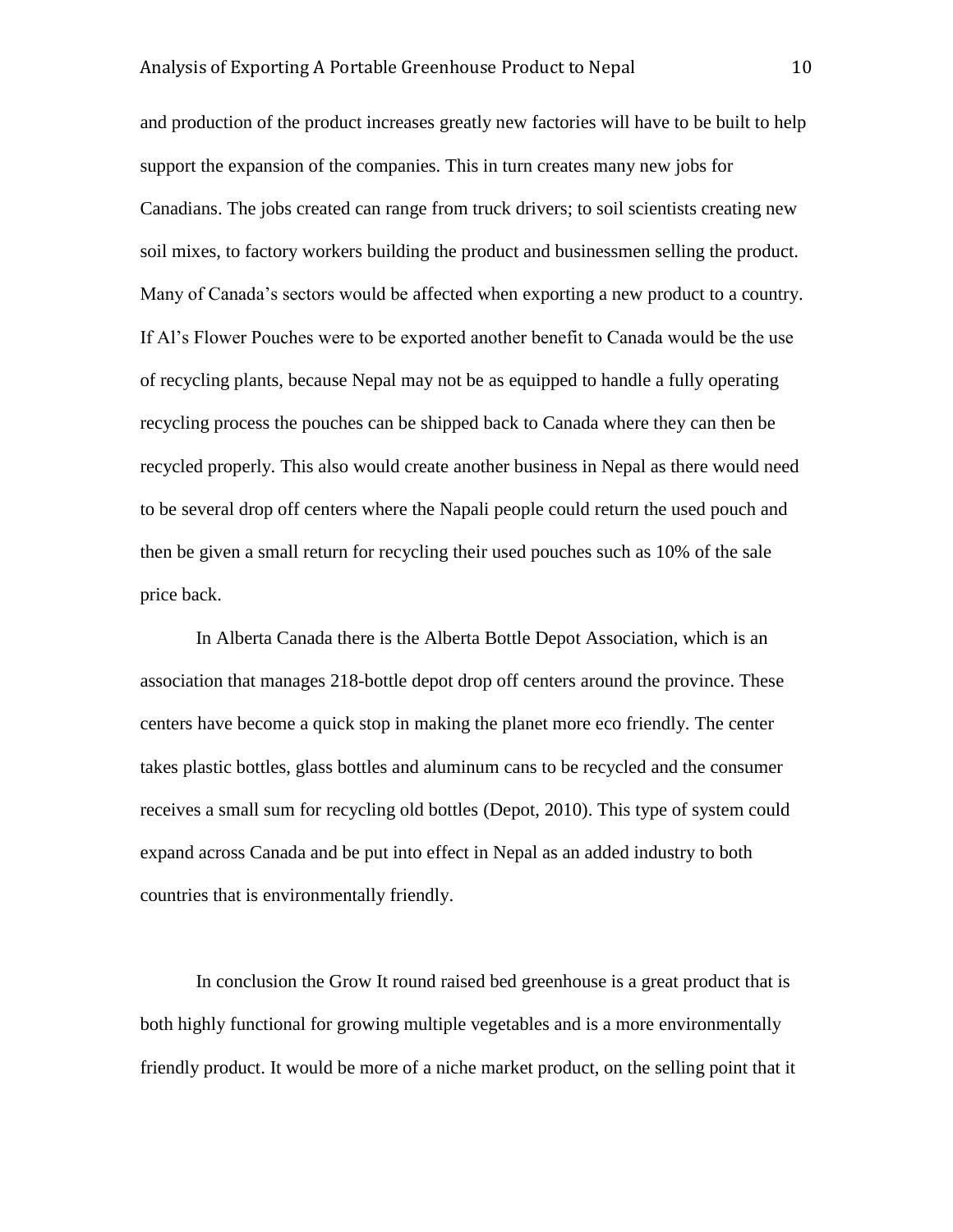has the durability in colder temperatures to still produce and it being a longer lasting product. The only disadvantage to the Grow It round raised bed greenhouse is the cost of the product being out of the expense range that Nepal citizens can afford as of today. In future research a cheaper but still have the same quality type of product could be found to fit the Napali process better. Where as Al's Flower Pouch could be a short-term solution that could be sent over to Nepal now as a way to help decrease the food deficit. In future research the environmental aspect and composition of the pouch could be improved so that the consumer can use it more then once.



**Word Count: 3080**

Grow It Round Raised Bed Greenhouse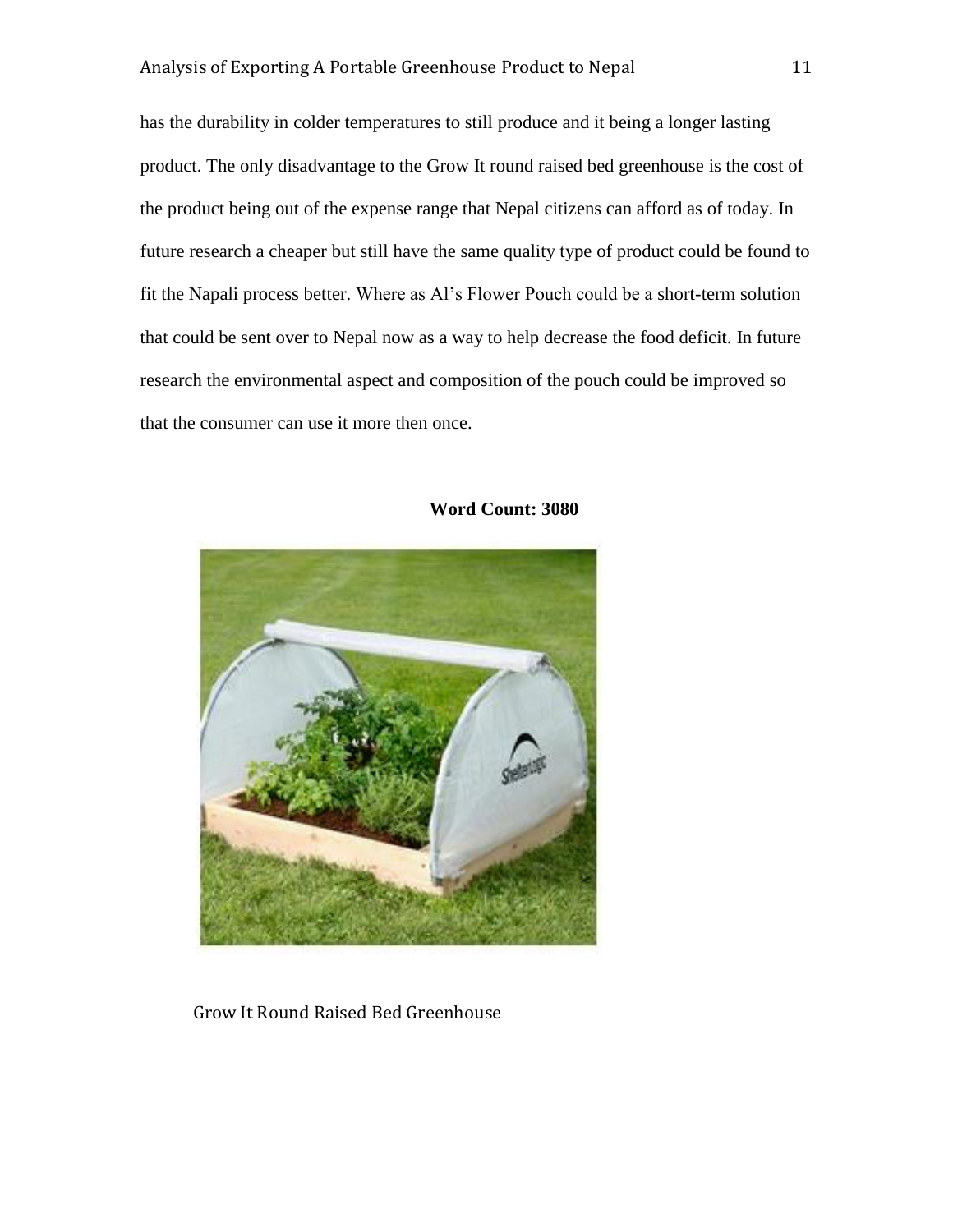

Al's Pre-filled Flower Pouch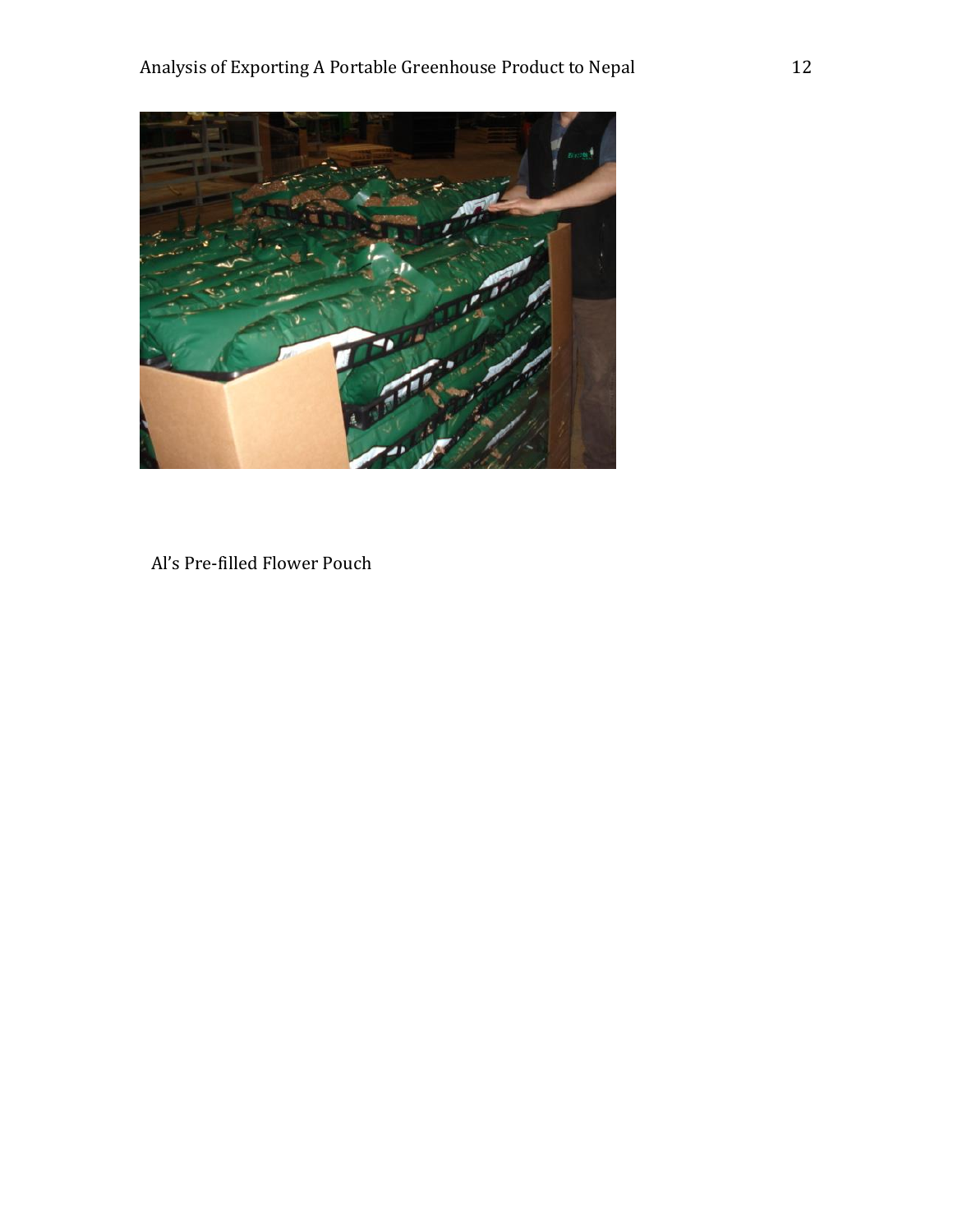## **References:**

About the Alberta Bottle Depot Association (ABDA). (2010). Retrieved December 1, 2015, from http://albertadepot.ca/about-abda

Agriculture In Nepal. (2014). Retrieved December 1, 2015, from http://www.manishauk.org/about-nepal/agriculture-of-nepal

Agroecosystem of the Mid-Hills. (2015). Retrieved December 1, 2015, from http://www.fao.org/docrep/004/t0706e/T0706E02.htm

Air Shipping to Nepal from Canada: Air Freight & Air Cargo. (2015). Retrieved November 30, 2015, from<http://www.a1freightforwarding.com/country/air/nepal-2/>

Barton, R. (2006). Transport Canada Economic Analysis Directorate. Retrieved November 30, 2015, from http://www.bv.transports.gouv.qc.ca/mono/0965385.pdf

Blaikie, M., Cameron, J., & Seddon, J. (2015). The Struggle for basic needs in Nepal. Retrieved November 30, 2015, from [http://www.cabdirect.org/abstracts/19801870225.html;jsessionid=F93278B0096F0BBFD](http://www.cabdirect.org/abstracts/19801870225.html;jsessionid=F93278B0096F0BBFD6D13B07F96D8A38) [6D13B07F96D8A38](http://www.cabdirect.org/abstracts/19801870225.html;jsessionid=F93278B0096F0BBFD6D13B07F96D8A38)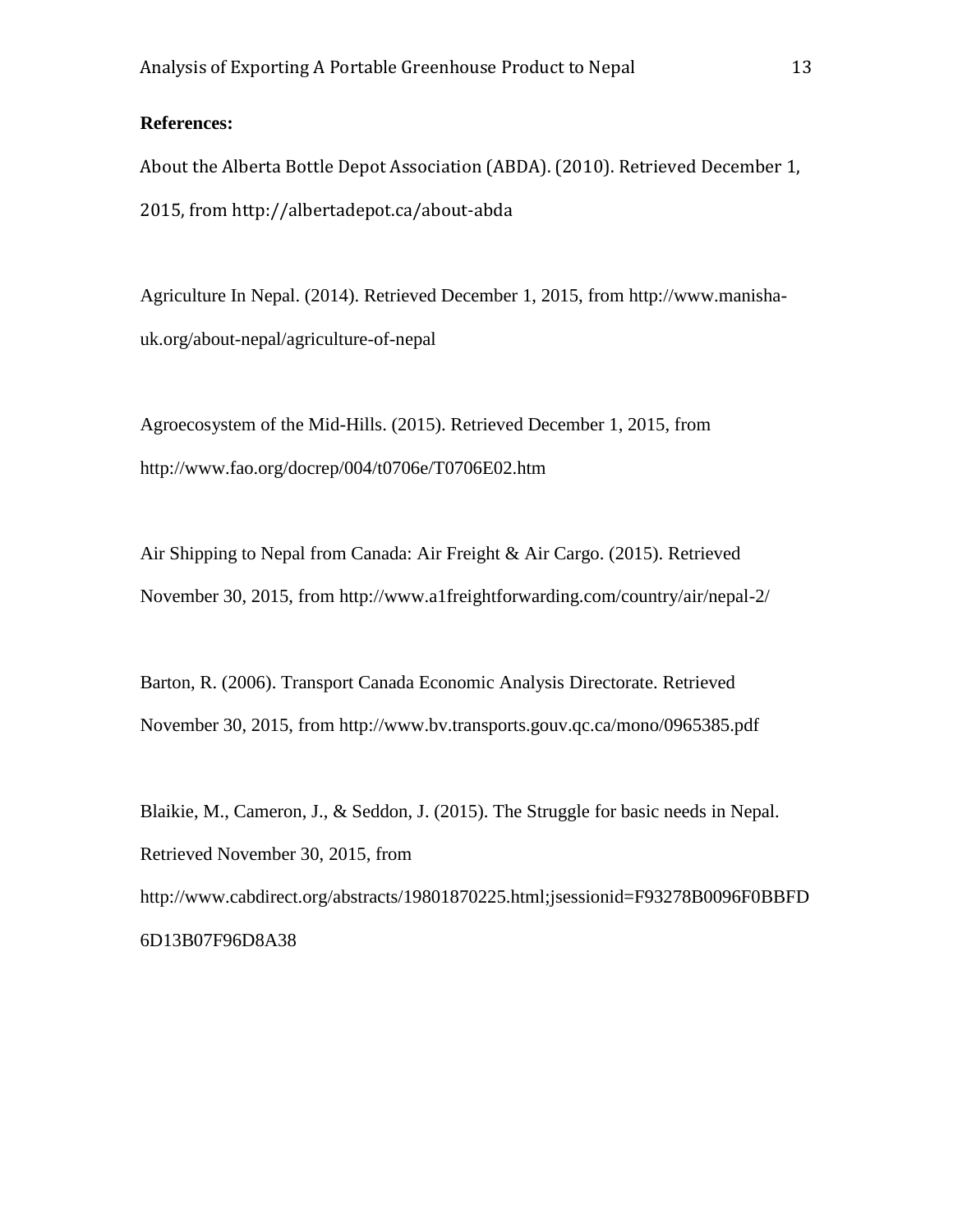Buy Al's Flower Pounch - A.M.A Plastics - Supplies for the nursery and horticulture industries. (2013). Retrieved December 1, 2015, from http://www.amaplas.com/BuyAlsFlowerPouch.aspx

Containment Basins & Trays - Zeebest Plastics. (2015). Retrieved November 30, 2015, from http://www.zeebest.com/products/containment-basins-trays/

Convert Canadian Dollar to Nepalese Rupee | CAD to NPR. (2015, December 1). Retrieved December 1, 2015, from http://themoneyconverter.com/CAD/NPR.aspx

Geography. (2015). Retrieved December 1, 2015, from <http://www.welcomenepal.com/know-nepal/geography/>

GrowIT Round Raised Bed Greenhouse. (2015). Retrieved November 30, 2015, from <http://www.shelterlogic.ca/Greenhouses/70617>

Nepal - Agriculture. (2015). Retrieved December 1, 2015, from http://www.nationsencyclopedia.com/economies/Asia-and-the-Pacific/Nepal-AGRICULTURE.html

Rural Poverty Portal. (2009). Retrieved December 1, 2015, from http://www.ruralpovertyportal.org/country/home/tags/nepal